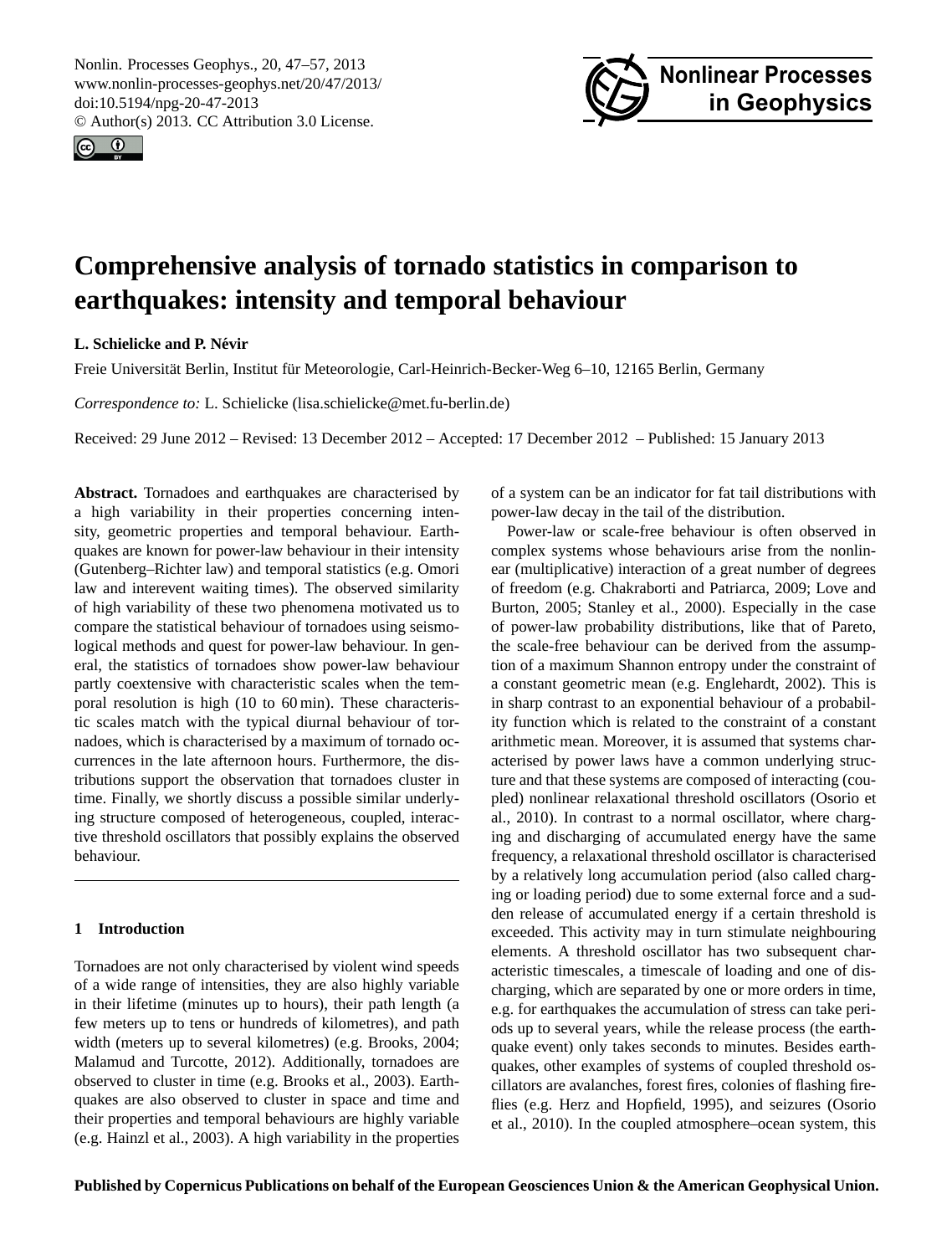principle is also used to describe the El Nino/Southern Oscillation (ENSO) phenomenon with the help of a delayed action oscillator [\(Suarez and Schopf,](#page-10-1) [1988\)](#page-10-1). Systems with coupled heterogeneous threshold oscillators can exhibit different collective behaviour from totally (global) synchronised behaviour to self-organised criticality (SOC) characterised by power laws, or the coexistence of SOC and synchronization to totally incoherent behaviour (e.g. [Herz and Hopfield,](#page-9-7) [1995;](#page-9-7) [Osorio et al.,](#page-9-8) [2010\)](#page-9-8). The different observed regimes depend on the coupling strength and the heterogeneity of the system, where strong coupling leads to more synchronised behaviour, while large heterogeneity is more connected with self-organised criticality and power-law behaviour (Osorio et al., 20[1](#page-1-0)0). Osorio et al. (2010) compared five statistics<sup>1</sup> of epileptic seizures and earthquakes concerning the event sizes and their temporal behaviour. Despite the differences in scales and constituent matters, [Osorio et al.](#page-9-8) [\(2010\)](#page-9-8) found power-law (scale-free) behaviour in the five statistics supporting a dynamical analogy between seizures and earthquakes. Differences were only observed in the precise values of the power-law exponents.

Earthquakes and tornadoes also show some analogies in their behaviours: for example, tornado intensity distributions in wind speed v or Fujita intensity scale  $F^2$  $F^2$  show similar behaviour for different regions in the world (e.g. Kurgansky, 2000; Brooks and Doswell, 2001; Dotzek et al., 2003, 2005; Feuerstein et al., 2005). Differences in the slopes of the distributions can be attributed to the dominant origin of the tornadoes in supercell- or non-supercell-dominated regions (Brooks and Doswell, 2001). Furthermore, if tornado magnitudes are derived in an analogous way to the seismic moments of earthquakes, the probability density distribution follows a power law with an exponent of comparable order to that of the Gutenberg–Richter law (Schielicke and Névir, 2011) which describes the relation between earthquake magnitudes and the number of earthquakes (Gutenberg and Richter, 1956). Similarly, slight regional variations in the power-law exponents of the Gutenberg–Richter law of earthquakes are observed (e.g. Ben-Zion, 2003; Godano and Pingue, 2000; Okal and Romanowicz, 1994). The variations depend on the investigated zone with smaller exponents in subduction zones than in mid-ocean ridge zones (e.g. [Pis](#page-9-9)[arenko and Sornette,](#page-9-9) [2003,](#page-9-9) [2004\)](#page-10-2). Another indicator of analogous behaviour is the spatio-temporal clustering observed in tornado outbreaks (e.g. [Doswell et al.,](#page-9-10) [2006\)](#page-9-10), even though the temporal behaviour of tornadoes has not been proved with respect to power-law behaviour so far. Likewise, earth-

quakes are observed to cluster in space and time where temporal clustering implies that the distribution has a memory (Sornette and Knopoff, 1997). This can improve the estimate of the probability of a future earthquake by the knowledge of the times of previous ones (Sornette and Knopoff, 1997). Davis et al. (1989) showed that the observation "the longer it has been since the last earthquake, the longer the expected time till the next" is true for heavy-tailed distributions. Sornette and Knopoff (1997) expressed this property by the relation of the elapsed time since the last event to the conditional probability of occurrence of the next event. They showed that power law distributions are characterised by an increase of the expected time until the next event with increasing time elapsed since the last one. The temporal clustering of earthquakes can also be seen by the Omori law (e.g. Hainzl et al., 2003) which represents the increase in seismic activity after the occurrence of large earthquakes, so-called mainshocks (Omori, 1984). It follows a power law.

In conclusion, there are already some hints indicating analogies between earthquakes and tornadoes. While earthquakes are well studied concerning their magnitudes and their temporal behaviour, such a detailed analysis of tornadoes as well as a comprehensive comparison between both phenomena are still lacking. Motivated by the already observed power-law behaviour of tornado magnitudes analogously to the Gutenberg–Richter law of earthquake sizes (Schielicke and Névir, 2011) and by the work of Osorio et al. (2010), we will focus on the study of the temporal behaviour of tornadoes in comparison to earthquakes in this publication. Summarised, the aims of this work are to (1) study the tornado behaviour in time and intensity by applying seismological methods (following the example of Osorio et al., 2010) to tornado data and proof for power law or non-power-law behaviour; (2) to compare and discuss the tornado results with that of earthquakes; and (3) to discuss if the concept of heterogeneous, coupled, interactive threshold oscillators is in principle possible for tornadoes.

The presented paper is organised as follows: the data and inconsistencies in the tornado data base are described in Sect. 2. The methods for the analysis of the five-scale free distributions are explained in Sect. 3, followed by the results in Sect. 4. A conclusion and discussion of the results is given in Sect. 5.

## **2 Data**

The earthquake data was provided by the Southern California Seismic Network (SCSN) catalogue. The network covers a region of about 32 to 37° N and  $-114$  to  $-121°$  W at its longest extent (Southern California region, for details see Hutton et al., 2010). The time period was chosen from 1981 to 2000 because of the consistency in network density and data processing. For the analysis, magnitudes to calculate seismic moments were used as well as the occurrence

<span id="page-1-0"></span><sup>&</sup>lt;sup>1</sup>The five statistics are  $(1)$  the Gutenberg–Richter law of event sizes, (2) the distribution of time intervals between successive events, (3) the conditional waiting time until the next event, the (4) Omori and (5) inverse Omori laws.

<span id="page-1-1"></span><sup>2</sup>Tornadoes are rated by the maximum damage that occurred anywhere in their path. The rating is given in categories from  $F0$ (light damage) to F5 (devastating damage) after Fujita (1971).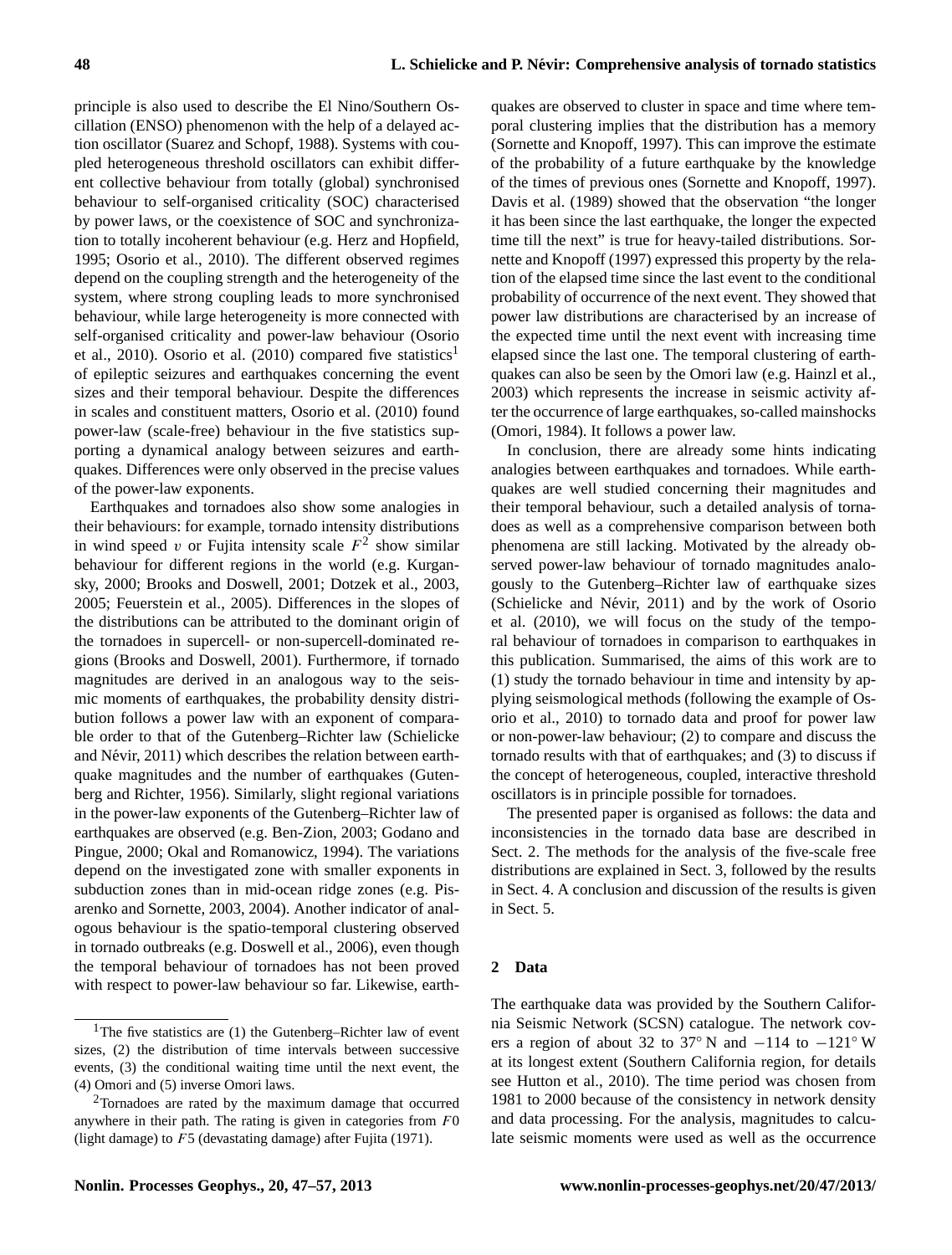times of the earthquakes. The reported magnitudes are given by the local magnitude  $M_{\rm L}$  up to a magnitude of 5, and for larger magnitudes ( $M \ge 5$ ) by the moment magnitude  $M_0$ , respectively. The spatial distribution of earthquakes was not considered. This might lead to slightly different results compared to published literature where the spatio-temporal clustering is of interest.

US Tornado data of the Storm Prediction Center [\(SPC,](#page-10-3) [2012\)](#page-10-3) of NOAA (National Oceanic and Atmospheric Administration) has been used. The data set is available online under [www.spc.noaa.gov.](www.spc.noaa.gov) The Fujita classification, the path length and path width, and the time of occurrence of the tornadoes were used in the study. Unrated tornadoes or tornadoes with missing data of path length and width were only used in the temporal analyses of our work. Details are given in the single methods chapters. The data cover a period of 57 yr from 1950 to 2006, which is identical to the Fujitascale rating era. Tornadoes observed before the implementation of the Fujita intensity scale in the mid-1970s were rated later retrospectively. This led to temporal inconsistencies in the data. Observed trends and possible reasons are described in more detail in, e.g. [Schaefer and Edwards](#page-10-4) [\(1999\)](#page-10-4), [Verbout](#page-10-5) [et al.](#page-10-5) [\(2006\)](#page-10-5), and [Doswell et al.](#page-9-11) [\(2009\)](#page-9-11). An example is the averaged increase of the total yearly number of tornadoes by about 15 events per year from about 600 tornadoes per year in 1950 to about 1200 tornadoes in the 2000s (e.g. Verbout et al., 2006) mainly due to new weather observation technologies, changes in society, and enhanced communication. The increase of tornado reports concerns mainly weak tornadoes  $(F0, F1)$ , while there is a marked decrease of the number of tornadoes of Fujita scale F2 and higher. [Schaefer and Ed](#page-10-4)[wards](#page-10-4) [\(1999\)](#page-10-4) presumed that this is most likely a result of the different ways tornadoes have been rated prior to the introduction of the Fujita-intensity scale, but they also point out that there is a high variability of tornado activity due to a natural year-to-year variance in the synoptic scale flow. Doswell et al. (2009) describe in detail the inconsistencies in the tornado data set due to changes in the rating practice. Additionally, [Brooks](#page-9-0) [\(2004\)](#page-9-0) found partly temporal instationarity of tornado path lengths and widths in the USA data set. He also reported that the policy of width reporting changed: prior to 1994 (including 1994) the *mean* width has been reported, after 1994 the *maximum* width has been reported, but the data appeared to show changes earlier than 1994.

#### **3 Methods**

In the following subsections the seismology based methods for obtaining the five statistics: Gutenberg–Richter law, interevent waiting times, expected time until the next event, Omori and inverse Omori-like behaviour are described in detail.

#### **3.1 Gutenberg–Richter law**

The Gutenberg–Richter law is one of the most famous, wellestablished empirical laws in seismology. It describes the relation between the magnitude  $m$  of earthquakes and the number of earthquakes  $N(> m)$  with a magnitude larger than  $m$ . If the magnitude is expressed by seismic moments  $M_0$ , the cumulative distribution equals a power law ( $N$ (>  $M_0 \sim M_0^{-\beta}$ ). The corresponding probability density distri- $\frac{1}{2}$  bution is then a power law with the exponent diminished by  $1 (n(M_0) \sim M_0^{-\beta - 1})$  $\binom{-\beta-1}{0}$ , where  $\beta = 2/3b$  with  $b \approx 1$  (e.g. [Ben-](#page-9-12)[Zion,](#page-9-12) [2003\)](#page-9-12).

# **3.1.1 Calculation of the seismic moments of earthquakes**

The seismic moment of earthquakes is a measure for the size of an earthquake and is related to the energy released during the rupture process. The seismic moment represents a combination of the geometrical properties of the fault with the static stress drop, which is given by the difference between initial and final stress values before and after the earthquake [\(Ben-](#page-9-12)[Zion,](#page-9-12) [2003\)](#page-9-12). The seismic moment  $M_0$  is connected with the moment magnitude  $M_w$  by (after Hutton et al., 2010):

$$
\log_{10}(M_0) = 1.5 \cdot M_w + 16.095,\tag{1}
$$

where  $\beta^{-1} = 1.5$  is the exponent of the Gutenberg–Richter law and  $M_0 = 10^{16.095}$  Nm represents the seismic moment of an earthquake with zero magnitude ( $M_w = 0$ ). This formula was used to calculate the seismic moments of earthquakes with magnitudes  $M \geq 5$ . For earthquakes with smaller magnitudes  $(M < 5)$  the SCSN catalogue gives the local magnitudes  $M_{\rm L}$  of earthquakes. In this case seismic moments  $M_0$ are calculated by the following expression:

$$
log_{10}(M_0) = 1.17 \cdot M_L + 17.32. \tag{2}
$$

This formula was derived by a regression fit to the data in the SCSN catalogue (after Hutton et al., 2010) and gives the relation of the seismic moment scale to the local magnitude scale.

#### **3.1.2 Calculation of atmospheric moments of tornadoes**

The atmospheric moment was designed analogously to the seismic moment and represents an estimate for the total work that was necessary for the generation of the tornado. In the case of tornadoes, the atmospheric moment  $M_a$  is estimated by (Schielicke and Névir, [2011\)](#page-10-6):

$$
M_a \approx AL\bar{\rho}e,\tag{3}
$$

where A is the circular area of the tornado on the ground  $(A = \pi d^2/4, d$ : diameter), L is the path length of the tornado,  $\bar{\rho}$  is the average density which is assumed to be equal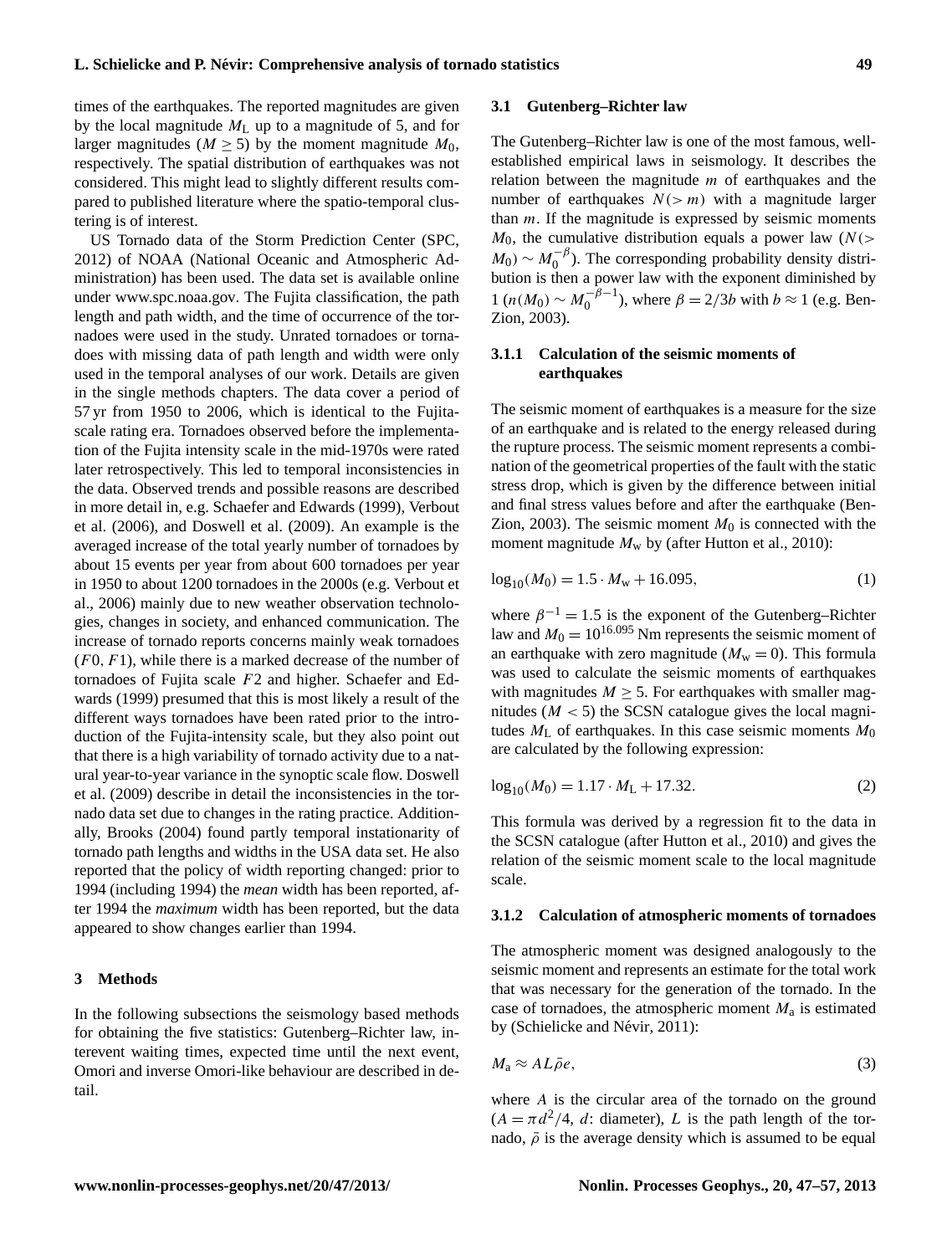to  $1 \text{ kg m}^{-3}$ , and *e* is the mass-specific kinetic energy (see also Schielicke and Névir, [2009\)](#page-10-7) which is given by

$$
e = \langle v(F) \rangle^2 / 2. \tag{4}
$$

The mean value of the wind speed concerning a specific Fujita class,  $\langle v(F) \rangle$ , is calculated by the relation of Fujita intensity scale and velocity, where  $\langle v(F) \rangle = 6.30 \text{ m s}^{-1} (F +$  $(2.5)^{3/2}$ . Atmospheric moments have only been calculated for tornadoes with non-zero path width and length reports as well as a rating between  $F0$  and  $F5$ . This applied to 47 962 of 50 403 tornadoes reported in the period from 1950 to 2006. The tornado numbers concerning their Fujita classification are listed in Table 1.

# **3.2 Interevent waiting times**

Each event (earthquake/tornado) has a documented time of occurrence in its report. The interevent waiting time between two successive events has been calculated by the difference of their times of occurrence. Probability density estimates of these interevent waiting times has been calculated with a histogram-based method with different bin sizes: equally spaced bins of 10 min, 60 min, and  $1440$  min (= 1 day) and logarithmically spaced bins with increasing bins sizes of  $10^{-1+0.2i}$  min with  $i \in [0, 1, ..., 36]$ . Linear fits have been applied to the double-logarithmically plotted data. In general, the shorter timescales up to 600 min was analysed with histograms based on 10 and 60 min bins, while the long timescale larger than one day was analysed with histograms based on 1440 min (equal to 1 day) bins. Note that the very short timescale up to 60 min can be associated with the convective scale, the short timescale ranging from 60 up to about 600 min with the mesoscale and the long timescale with the synoptic scale. The histograms based on logarithmically spaced bins were used to analyse data in the whole time range. This was applied to the total data set and to tornadoes with Fujita intensities larger than and equal to F2 (hereafter called  $F2+$  tornadoes) as well as to earthquakes with magnitudes  $M > 3$ . In the latter two cases, the data sets were reduced to events with these moments/Fujita scales and the probability density estimates of the interevent waiting times have been calculated only in these reduced data sets. Additionally, we analysed the monthly variations of the interevent waiting times by concatenating the interevent waiting times of the single months (e.g. only Januaries) over the whole period (1950–2006) for all tornadoes. For the analysis in the mesoscale and synoptic scale, we used the histogram-based method described above applied on the resulting monthly data sets.

### **3.3 Expected time until the next event**

The following derivation of the expected time until the next event is adopted from Sornette and Knopoff (1997). Assume that  $p(t)$  is the probability density of the time intervals

Table 1. Tornado numbers in Fujita intensity classes from F0 to F5 with F-9 indicating unrated tornadoes, source: SPC, period: 1950– 2006.

| Period    | $F-9$ | F0    | F1    | F2   | F3   | F4  | F5 | total |
|-----------|-------|-------|-------|------|------|-----|----|-------|
| 1950-1959 | 504   | 767   | 1660  | 1381 | 364  | 108 | 12 | 4796  |
| 1960-1969 | 778   | 1370  | 2257  | 1859 | 439  | 99  | 11 | 6813  |
| 1970-1979 | 557   | 2178  | 3416  | 1832 | 474  | 108 | 14 | 8579  |
| 1980-1989 | 25    | 3278  | 3307  | 1211 | 308  | 64  | 3  | 8196  |
| 1990-1999 | 0     | 7371  | 3272  | 1063 | 338  | 82  | 10 | 12136 |
| 2000-2006 | 0     | 6438  | 2521  | 690  | 195  | 34  |    | 9879  |
| 1950-2006 | 1864  | 21402 | 16433 | 8036 | 2118 | 495 | 51 | 50399 |

between two successive events (In our analysis, this probability density is given by the histogram-based pdf estimates of the interevent waiting times between earthquakes/tornadoes); if  $t$  is the time since the last event, what is the probability density function  $P(t')$  that the additional waiting time until the next event is  $t$ <sup>'</sup>? This is given by a conditional probability (after Sornette and Knopoff, 1997, their Eq. 2):

$$
P(t') = \frac{p(t+t')}{\int_{t}^{\infty} p(s)ds},
$$
\n(5)

where  $p(t + t')$  gives the probability that the next event will occur at time t' from t on and  $\int_t^{\infty} p(s) ds$  is the probability that no earthquake or tornado event has occurred up to time  $t$  (s denotes the time variable used for the integration). The *average expected time until the next event, expressed by*  $\langle t' \rangle$ *,* is calculated as a function of the time since the last event and is given by (after Sornette and Knopoff, 1997, their Eq. 3):

<span id="page-3-1"></span>
$$
\langle t' \rangle = \frac{\int_0^\infty t' p(t + t') dt'}{\int_t^\infty p(s) ds}.
$$
\n(6)

The denominator is the first cumulative integral of the probability density function  $p(t)$  and the numerator is the second cumulative integral of  $p(t)$ . If  $p(t) = f''(t)$ , the averaged expected time to the next earthquake (tornado) can be expressed by (after Sornette and Knopoff, 1997, their Eq. 6):

$$
\langle t' \rangle = -\frac{f(t)}{f'(t)}\,. \tag{7}
$$

The pdf estimates of the earthquake/tornado interevent waiting times have been identified in the previous chapter and were used to calculate the first and second cumulative integral with help of Eq. (1). The *average unconditional interevent waiting time*  $\langle t \rangle$  was calculated by (after Sornette and Knopoff, 1997):

<span id="page-3-0"></span>
$$
\langle t \rangle = \int_{0}^{\infty} t p(t) \mathrm{d}t. \tag{8}
$$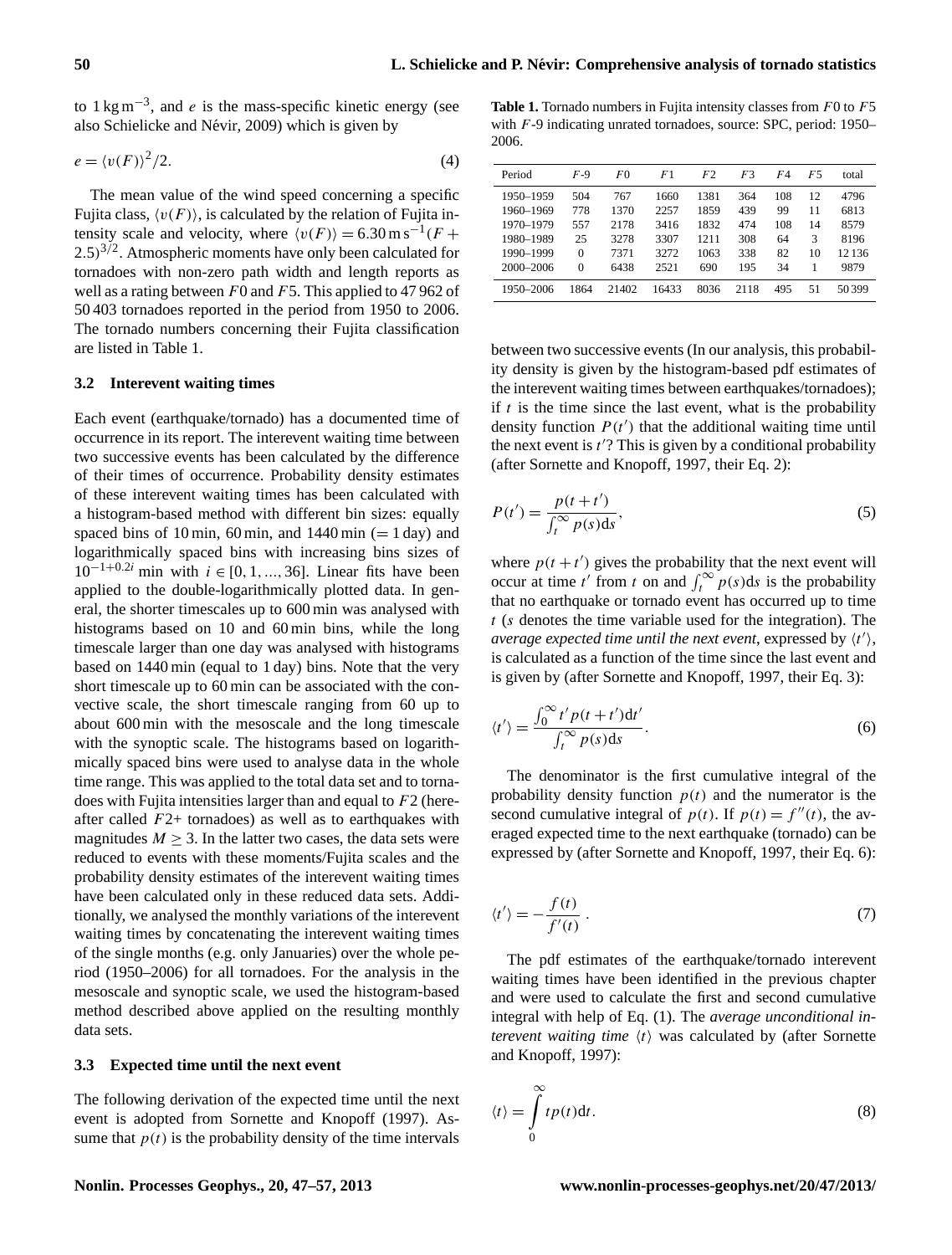**Table 2.** Relative number of tornadoes with atmospheric moments  $M \ge 10^{10}$  J relative to the observed tornadoes per Fujita class  $(F0-F5)$ . For unrated tornadoes  $F-9$  no moments were calculated, source: SPC, period: 1950–2006.

| Period    | F-9 | F0    | F1    | F <sub>2</sub> | F3    | F4    | F5    |
|-----------|-----|-------|-------|----------------|-------|-------|-------|
| 1950-1959 |     | 0.067 | 0.235 | 0.488          | 0.758 | 0.972 | 0.917 |
| 1960-1969 |     | 0.031 | 0.182 | 0.426          | 0.708 | 0.960 | 1.000 |
| 1970-1979 |     | 0.025 | 0.221 | 0.522          | 0.816 | 0.981 | 1.000 |
| 1980-1989 |     | 0.026 | 0.218 | 0.700          | 0.958 | 0.953 | 1.000 |
| 1990-1999 |     | 0.028 | 0.373 | 0.828          | 0.968 | 0.988 | 1.000 |
| 2005-2006 |     | 0.055 | 0.562 | 0.933          | 0.995 | 1.000 | 1.000 |
| 1950-2006 |     | 0.037 | 0.299 | 0.597          | 0.845 | 0.974 | 0.980 |

## **3.4 Omori and inverse Omori law**

The Omori law describes the increase of seismic activity followed after the occurrence of a large earthquake. This behaviour can be described by a power-law decay proportional to  $\sim 1/(t - t_c)^p$  with observed values of p near 1, where  $t$  represents the time after the occurrence of the mainshock at time  $t_c$  (e.g. [Osorio et al.,](#page-9-8) [2010\)](#page-9-8). The analysis of the foreshock sequence is claimed to have similar behaviour  $\sim 1/(t_c - t)^{p'}$  but with a different exponent p'. It describes the increase in activity before a mainshock (so-called foreshocks). Foreshocks are not always observed, so that the inverse Omori law could only be observed by stacking the foreshock activity of a large ensemble of different mainshocks (e.g. [Kagan and Knopoff,](#page-9-13) [1978;](#page-9-13) [Jones and Molnar,](#page-9-14) [1979\)](#page-9-14). [Maeda](#page-9-15) [\(1999\)](#page-9-15) analysed the  $p'$ -value that describes the foreshock activity and observed it to be significantly smaller than the aftershock exponent  $p$  when using a stacking method which only included one foreshock event and excluded swarm type activities. Excluding swarm type activity means that the aftershocks should be at least one order of magnitude smaller than the mainshock. But [Maeda](#page-9-15) [\(1999\)](#page-9-15) also remarked that the difference between the exponents becomes smaller and insignificant if the value for the aftershock exponent is calculated including swarm type activities. In this case the difference in magnitude is only required to be larger than zero between main- and aftershock.

In the case of tornadoes, we analysed the tornado activity around a main tornado event. These main events were defined as tornadoes with atmospheric moments of at least  $10^{10}$  J. This criterion applied to 12 821 tornadoes, including almost all  $F4$  and  $F5$  events (see Table 2). A stacking method was used to calculate the tornado activity before and after a main event: stacking tornado activity means that we took the total sum of tornado moments that occurred on a certain time (in 1 min bins) around the main tornado. It should be remarked that the method allows a single event to be a preceding, a following and a main event if it is followed or preceded by another main event of at least  $10^{10}$  J. This is rather similar to the method including swarm-type activity of earthquakes

**Table 3.** Exponents of power law pdfs (estimates) of tornadoes and earthquakes. Abbreviations:  $F2+$ : tornadoes with Fujita intensities larger than or equal to F2, *all*: tornadoes of all intensities, *mesosc.*: mesoscale (here: times between 60 and 600 min), *syn.sc.*: synoptic scale (here: times larger than one day), M: magnitude.

| <b>Statistic</b>                                    | Tornadoes                                                                                        | Earthquakes                                          |
|-----------------------------------------------------|--------------------------------------------------------------------------------------------------|------------------------------------------------------|
| Gutenberg-Richter law<br>(Fig. 1)                   | $-12$                                                                                            | $-1.8$                                               |
| Interevent waiting times<br>(Figs. 2 and 3a, b)     | $-1.7$ (all, mesosc.)<br>$-1.6$ (F2+, mesosc.)<br>$-2.1$ (all, syn.sc.)<br>$-1.4$ (F2+, syn.sc.) | $-1.0$ (for $M > 3$ )                                |
| Expected time until the<br>next event $(Fig. 4)$    | $+0.40$ (all)<br>$+0.25$ ( $F2+$ )                                                               | $+0.15$ (for $M > 2$ )<br>$+0.11$ (for $M > 3$ )     |
| Omori law (Fig. 5)<br>Inverse Omori law<br>(Fig. 5) | $-1.0$<br>$-1.0$                                                                                 | $-1.0$<br>$\approx -0.7 - 1.0$<br>after Maeda (1999) |
|                                                     |                                                                                                  |                                                      |

[\(Maeda,](#page-9-15) [1999\)](#page-9-15). The curve was normalised by summing up all moments in different bin sizes (for example 60 min) divided by the bin size.

#### **4 Results**

Five statistics (Gutenberg–Richter law, interevent waiting times, expected time until the next event, Omori and inverse Omori law) have been used to compare tornadoes with earthquakes. The results are summarised in Table 3.

#### **4.1 Gutenberg–Richter law**

Figure 1 shows the probability density functions (pdf) of earthquakes and tornadoes concerning their seismic moments and atmospheric moments, respectively. Both pdfs show power-law behaviour with slightly different exponents −1.80 for earthquakes of the SCSN catalogue and −1.19 for tornadoes.

#### **4.2 Interevent waiting times**

The probability density estimates of the interevent waiting times of earthquakes with magnitudes  $M \geq 3$ , of all tornadoes and of tornadoes with Fujita intensities larger than or equal to  $F2$  (hereafter called  $F2+$  tornadoes) are presented in Fig. 2. Logarithmically spaced bin sizes in time were used. The exponent of earthquakes in the range of about 2.5 to  $250$  min is approximately  $-1$ . For tornadoes, the following results are observed: on the shorter timescales (from about 60 to 1000 min, mesoscale) the distributions of all and  $F2+$  tornadoes are nearly indistinguishable, while on the very short timescale (up to 60 min, convective scale) as well as on larger timescales (larger than 1000 min, synoptic scale) the distributions deviate with different slopes; a clear peak of the distributions occurs in the range of about 1000 min, indicating a characteristic timescale. For a more detailed analysis of the tornado distributions in the different time regimes equally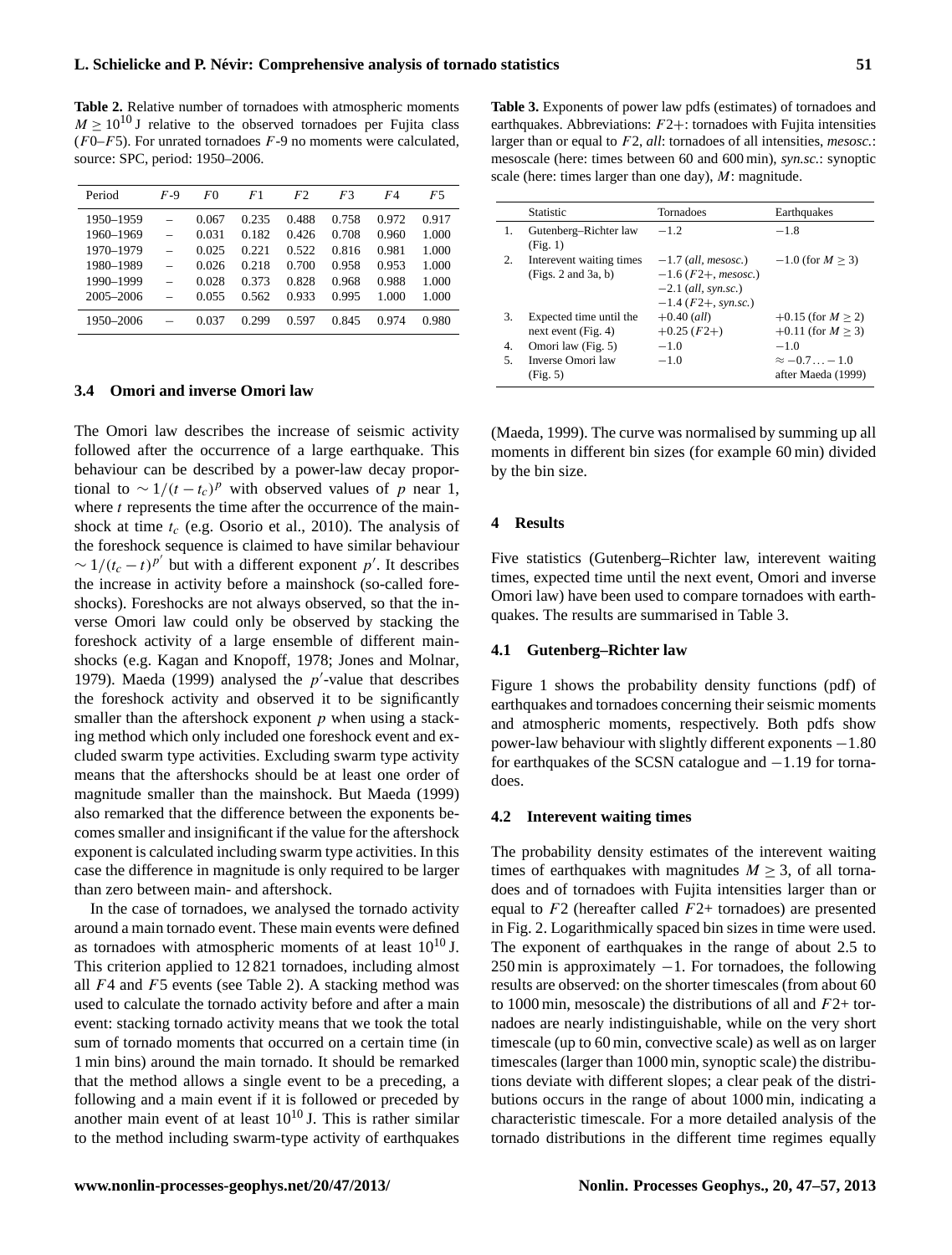

**Fig. 1.** Gutenberg–Richter law: Comparison of probability density distributions of tornadoes (1950–2006, USA, red curve) and earthquakes (1981–2000, SCSN catalogue, blue curve) concerning their moments: atmospheric moments  $M_a$  and seismic moments  $M_0$ . Linear fits have been applied to the double-logarithmic plot of the data (black solid line for tornadoes, black dashed line for earthquakes) with slopes of  $-1.19$  for tornadoes and  $-1.80$  for earthquakes.

spaced time bins were used. Figure 3a shows the distributions based on 60 min bins. Clear peaks can be identified near  $1440 \text{ min } (= 1 \text{ day})$  and multiples of the latter. Around the time of the first peak the distributions start to deviate increasingly with time. The fit of the distributions for times from 60 to 600 min show a power-law decay with nearly identical exponents of  $-1.67$  and  $-1.60$  for all tornadoes and for  $F2+$  tornadoes, respectively. Figure 3b shows the probability density estimates of the interevent waiting times based on 1440 min bins. The distributions have power-law decay with different exponents: −2.1 for all tornadoes, and −1.35 for  $F2+$  tornadoes. This is in accordance with the findings of N. Dotzek (personal communication, 2005), who reported a power-law decay of about −2.2 for return times of US tornado days and of about  $-1.0$  for return times of German tornado days. The characteristic scales around multiples of 1 day are only observed in the analysis based on bin sizes of 10 (not shown) and 60 min, while the analysis based on the 24 h bin size smooths out the effect of characteristic scales. Additionally, we analysed the monthly variations for all tornadoes in the short (from 60 to 600 min) and in the long time ranges (larger than 1 day) in Fig. 4. The exponents of the short time range (blue line) differ only slightly during the year, while the exponents of the long time range (red line) show a clear variation over the year with a negative peak or strongly negative exponents about −3.5 in summer (May to July) and higher negative values around  $-1$  in winter (November to January).



**Fig. 2.** Interevent waiting times: Comparison of the probability density distributions of earthquakes with magnitudes larger than or equal to 3 (1981–2000, SCSN catalogue, blue curve), all tornadoes (1950–2006, USA, red curve) and tornadoes with intensities larger than or equal to  $F2$  ( $F2+$  tornadoes, 1950–2006, USA, green curve), based on logarithmically spaced time bins with increasing bin sizes of  $10^{(-1+\widetilde{0.2}i)}$  min with  $i \in [0, 1, ..., 36]$ . The time line of 1440 minutes (equal to 1 day) is highlighted by the grey vertical line in the plot.

Note that earthquakes and tornadoes have probability density distributions with heavy tails with exponents of  $\beta$  < 1 (except for the fits in the long time ranges from April to August in Fig. 4). Therefore, a large range of observed interevent waiting times is observed such that mean and variance of the distributions are not well defined.

#### **4.3 Expected time until the next event**

The calculation of the average (unconditional) waiting time (Eq. [8\)](#page-3-0) of tornadoes gives a value of about 600 min (10 h) for the occurrence of a tornado in the United States. The mean waiting time for having a tornado of at least Fujita intensity F2 is about 2800 min (approximately 2 days). However, it is rather observed that tornadoes cluster in time.

The average conditional waiting time (Eq. [6\)](#page-3-1) for the tornado series including all and only events with at least Fujita intensity scale  $F2$  ( $F2+$ ) is shown in Fig. 5. The distributions are approximated by power laws with a steeper slope for all tornadoes ( $\approx 0.40$ ) than for the  $F2+$  tornadoes  $(\approx 0.25)$ . A steeper slope is related with a faster increase of the expected time until the next event with increasing time elapsed since the last one. Otherwise the values for  $F2+$  tornadoes are higher for the same time elapsed since the last tornado for the whole range of the observed curves. In both cases, at about 10 to 20 min after the occurrence of the last tornado, the averaged expected, conditional waiting time exceeds the unconditional waiting time, such that the expected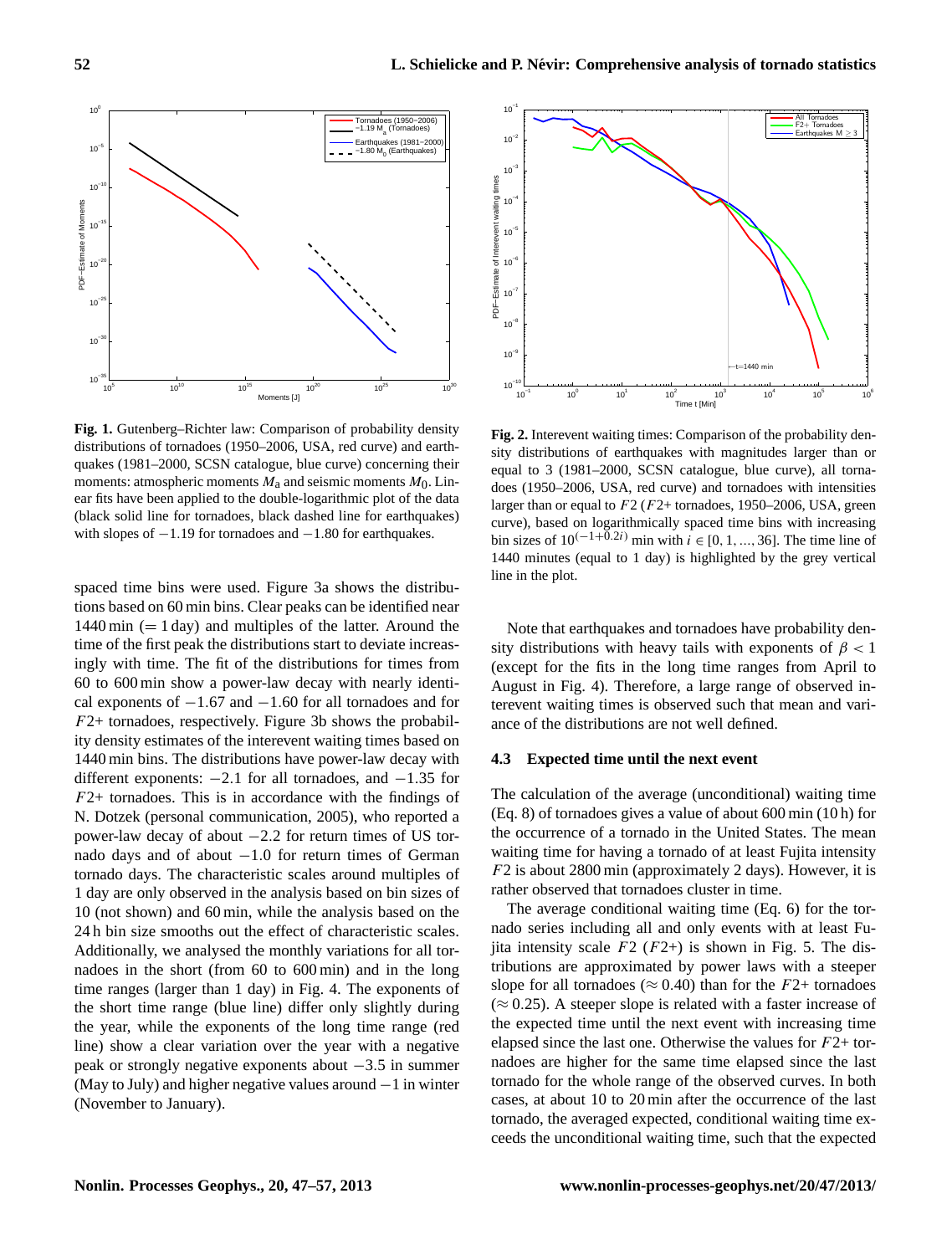

**Fig. 3a.** Short time analysis of interevent waiting times for all tornadoes (1950–2006, USA, red curve) and for tornadoes with Fujita intensities larger than or equal to  $F2$  ( $F2+$  tornadoes, 1950–2006, USA, green curve), based on 60 min bins. Linear fits have been applied to the double-logarithmic plotted data in the range of 60 to 600 min with slopes of −1.67 for all tornadoes (black dashed line) and  $-1.60$  for  $F2+$  tornadoes (black solid line). The time line of 1440 min (equal to 1 day) is highlighted by the grey vertical line in the plot.



**Fig. 3b.** Long time analysis of interevent waiting times for all tornadoes (1950–2006, USA, red curve) and for tornadoes with Fujita intensities larger than or equal to  $F2$  ( $F2+$  tornadoes, 1950– 2006, USA, green curve), based on 1440 min bins. Linear fits have been applied to the double-logarithmic plotted data in the range of 1 day (1440 min) to about 14 days (about 20 000 min) with slopes of  $-2.10$  for all tornadoes (black dashed line) and  $-1.35$  for  $F2+$  tornadoes (black solid line). The time line of 1440 min (equal to 1 day) is highlighted by the grey vertical line in the plot.



**Fig. 4.** Monthly analysis of the interevent waiting times of US tornadoes (1950–2006): Plotted are the exponents of the power law fits (= slopes of linear fits to double-logarithmic plotted data) in different time regimes: short time range up to 600 min (blue line, fit time range for every month: 60 to 600 min, data in 60 min bins) and long time range starting with 1 day (red line, fit time range for every month: 1 to 5 days, data in 1440 min bins).

time until the next event increases with increasing elapsed times. On the other hand, the expected time until the next event is smaller than the averaged unconditional time before that point, theoretically up to 0 at  $t = 0$ , directly after the occurrence of a tornado. This means that the probability for having a tornado in the near future is very high. It therefore describes the temporal clustering of tornadoes.

Expected times until the next event were also calculated for earthquakes with magnitudes  $M > 2$  (light blue curve) and with magnitudes  $M \geq 3$  (blue curve). These curves increase with time, but with different exponents than the tornadoes: 0.15 for  $M \ge 2$  and 0.11 for  $M \ge 3$ . Likewise to the tornado curves, the increase of the curves including stronger events ( $F2+$ ,  $M > 3$ ) is smaller. However, the exponents of the earthquake curves differ only slightly.

#### **4.4 Omori-like and inverse Omori-like behaviour**

Figure 5 shows the tornado activity around main tornado events. Main tornadoes were defined by atmospheric moments larger equal  $10^{10}$  J. The normalised 1440 min (= 24 h) curves follow approximately power laws before and after the main event with a decay of  $-1$  analogous to the Omori-law of earthquakes for the aftershock sequence. In contrast to the earthquakes where foreshock and aftershock sequence are antisymmetric (see e.g. [Osorio et al.,](#page-9-8) [2010\)](#page-9-8), the increase in tornado activity is symmetric. The fastest decay is observed near the main event.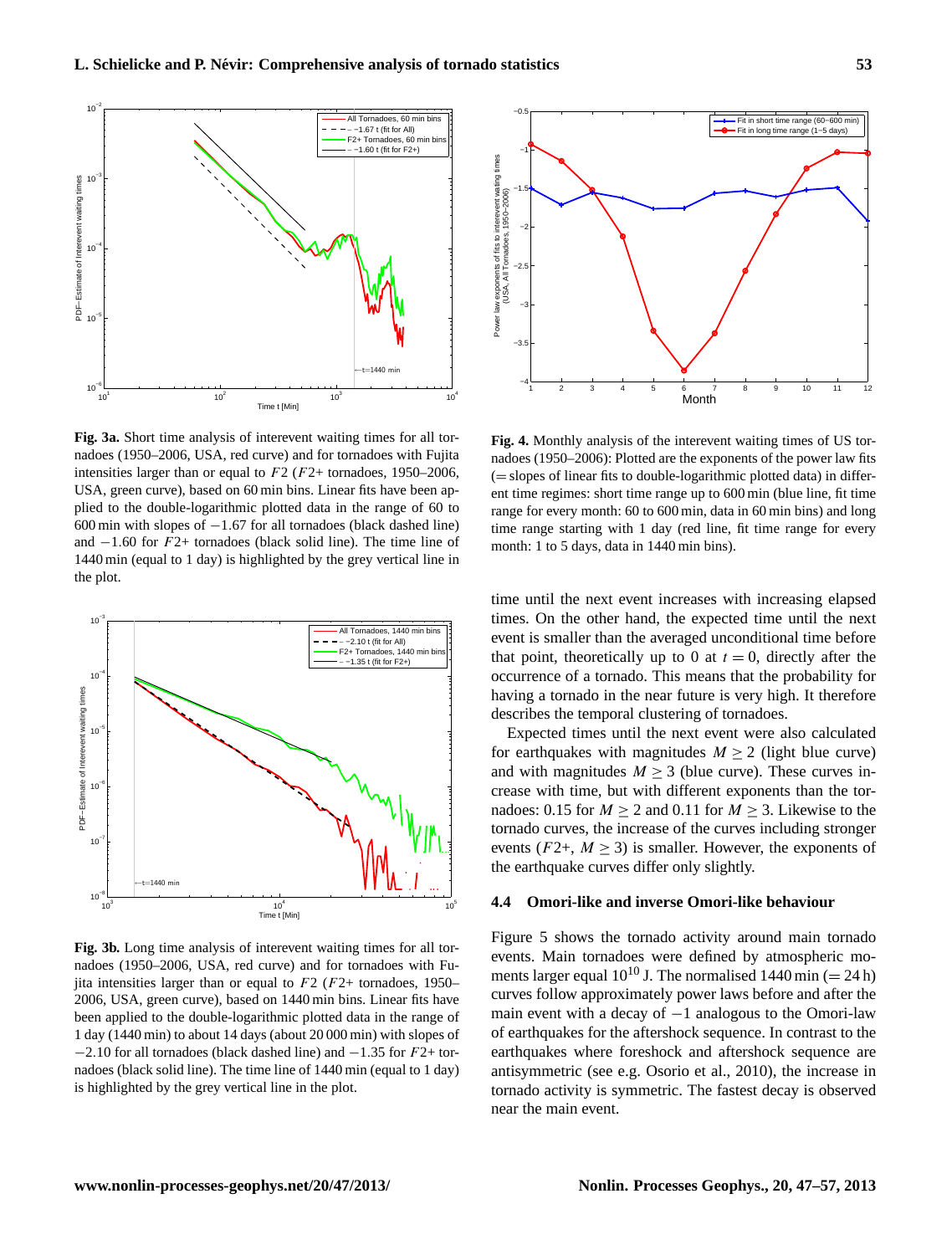

**Fig. 5.** Expected time until the next event: for all tornadoes (1950– 2006, USA, red curve) and for tornadoes with Fujita intensities larger than or equal to  $F2(F2+$  tornadoes, 1950–2006, USA, green curve), for earthquakes (1981–2000, SCSN catalogue) with magnitudes  $M \ge 3$  (dark blue curve), and with magnitudes  $M \ge 2$  (light blue curve). Data in 10 min bin sizes.



**Fig. 6.** Omori-like behaviour in tornado activity following and proceeding a tornado event with atmospheric moments of at least  $M \ge 10^{10}$  J, a stacking method of tornado moments is used (USA tornado data, 1950–2006). Grey, blue and red lines represent the 1 min, 60 min and 1440 min bins, respectively. Black solid and black dashed line are fitted to the fore- and aftershock sequences following power laws proportional to  $f_{\text{fore}}(t) \sim -t^{-1}$  and  $f_{\text{after}}(t) \sim t^{-1}$ , respectively  $(t:$  time).

**Table 4.** Separation of time scales for different oscillators. Abbreviations: *syn.sc.*: synoptic scale, *conv.sc.*: convective scale.

| Oscillator                                          | Loading time                                     | Discharging time<br>D                                                                         | ratio of<br>D/L                     |
|-----------------------------------------------------|--------------------------------------------------|-----------------------------------------------------------------------------------------------|-------------------------------------|
| Harmonic<br><b>ENSO</b><br>Tornadoes<br>Earthquakes | $L = D$<br>4 yr<br>$3-7$ days (syn.sc.)<br>years | $L = D$<br>$3 - 6$ months (season)<br>$10 \text{ min}$ ( <i>conv.sc.</i> )<br>seconds-minutes | $10^{-1}$<br>$10^{-3}$<br>$10^{-8}$ |

# **4.5 Is the threshold oscillator concept applicable to tornadoes?**

[Osorio et al.](#page-9-8) [\(2010\)](#page-9-8) discussed the similarities of the underlying structures of earthquakes and seizures justifying, at first glance, a comparison between these very different phenomena. They argued that the events (earthquakes/seizures) supporting elements (fault networks/neuronal assemblies) are composed of interactive, coupled, heterogeneous threshold oscillators. In the case of the atmosphere, it can be speculated whether the concept of coupled, heterogeneous threshold oscillators is applicable as well. For severe convection, the favouring conditions or ingredients are accumulated on the large synoptic scale over a relatively large period, while the release processes (e.g. convection, tornadoes) only take a short period in time (seconds to minutes in the case of tornadoes). The coupling takes place in the atmosphere starting from neighbouring air parcels up to the interaction of synoptic, meso- and convective scale (the interaction between synoptic-scale processes and severe convection is described in [Doswell and Bosart,](#page-9-16) [2001\)](#page-9-16). The heterogeneity can for example be identified by different arrangements of favouring ingredients as well as different cap sizes or values of CIN (convective inhibition). That is equal to different threshold sizes. Other examples providing heterogeneity are local temperature or moisture gradients or different boundary conditions like orographic and surface effects. In conclusion, coupling and heterogeneity of the different arrangements of favouring conditions play an important role in the formation of tornadoes. In general, a threshold oscillator is characterised by two characteristic timescales of loading and discharging, which are separated by one or more orders in time. In Table 4, we summarised this oscillator typical parameter (a ratio of typical discharging and charging times) for different oscillator types: harmonic oscillator, delayed action oscillator describing the ENSO phenomenon, tornadoes and earthquakes. We used characteristic orders of the timescales of the phenomena. Earthquakes have the smallest parameter and the largest separation of timescales, respectively, followed by tornadoes and ENSO, while the harmonic oscillator has a parameter value of 1 identical to no separation of timescales. Concluding, the concept of threshold oscillators can in principle also be applied to tornadoes, but a detailed theory so far is wide beyond the scope of our paper. This would mean that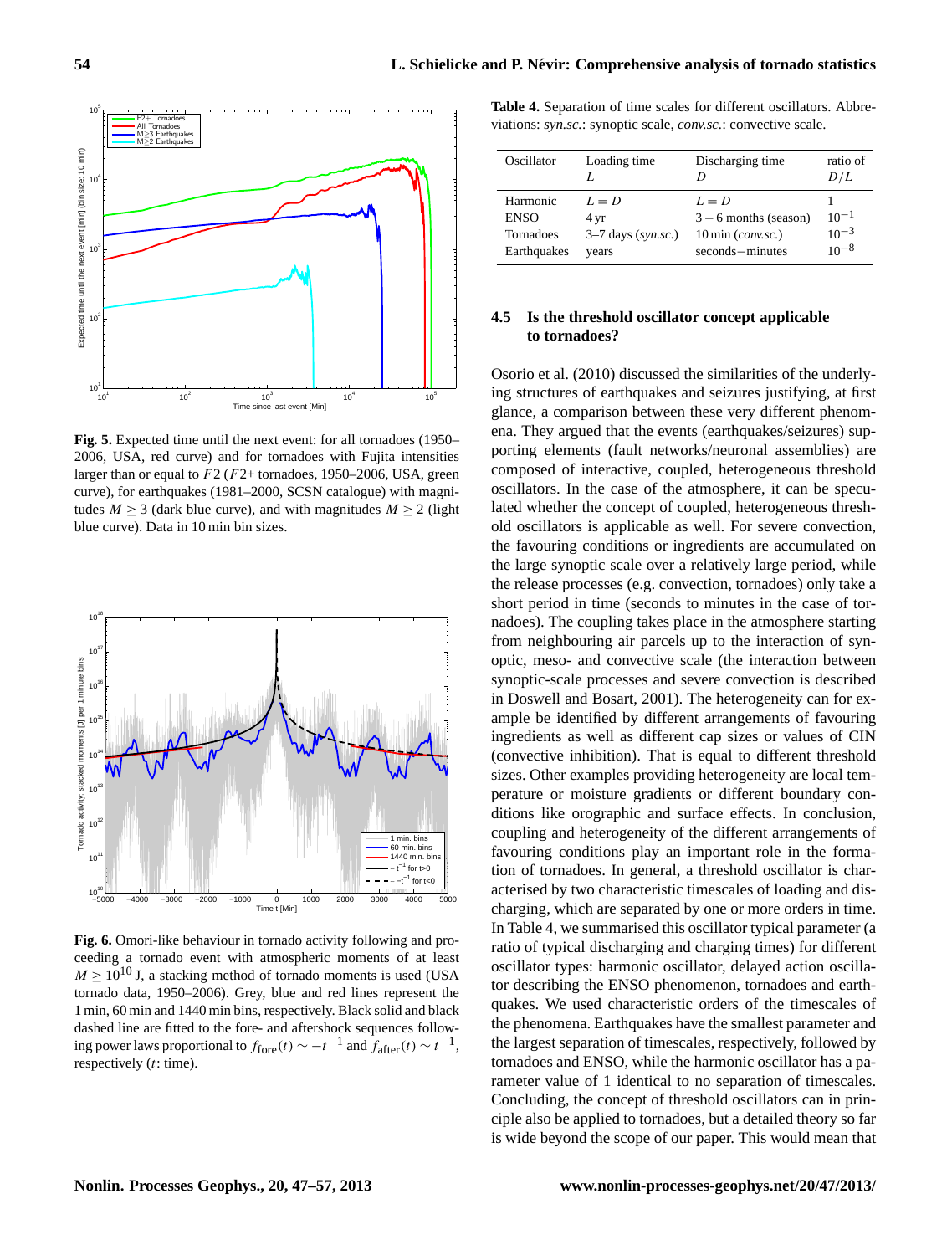tornadoes and earthquakes have a similar underlying structure. In that case, a comparison between both phenomena is justified.

#### **5 Discussion and conclusions**

In this paper, we analysed tornado behaviour on the basis of five statistics concerning different properties with focus on the temporal behaviour of tornadoes and compared the results with that of earthquakes. Therefore, we applied seismological methods to tornadoes: the Gutenberg–Richter law, the interevent waiting times, the expected time until the next event, the Omori-like and inverse Omori-like behaviour following the example of [Osorio et al.](#page-9-8) [\(2010\)](#page-9-8). In the analysis of the Gutenberg Richter law of event sizes, we found power-law behaviour with exponents of comparable order (see also Schielicke and Névir, [2011\)](#page-10-6). Compared to tornadoes, the power-law exponent of earthquake magnitudes has a slightly greater value, which could be related to stronger frictional or dissipative processes in the crust of the Earth in comparison to the atmosphere.

In the temporal analyses, we observed different behaviours of earthquakes and tornadoes. While earthquakes show "pure" power-law behaviour, tornadoes generally show power-law behaviour coextensive with characteristic scales. This is especially true when the temporal resolution used for the analysis was high (10 and 60 min bins). In correspondence to the typical tornado diurnal distribution that shows a maximum of tornado occurrences on the late afternoon hours (Schaefer and Edwards, 1999), we found the characteristic timescale to peak near one day in the return times. An explanation might be that the ingredients that are necessary for severe convection (instability, moisture, lift, shear) are more favourably arranged in the afternoon hours (about ingredients-based theory, see e.g. [Doswell et al.,](#page-9-17) [1996\)](#page-9-17). We analysed the short time range from about 60 up to 600 min (mesoscale) and the long time range starting with 1 day (synoptic scale) separately for all tornadoes and for more intense tornadoes with at least F2 Fujita intensities. In the analysis of the interevent waiting times, the short time range (mesoscale) showed power-law behaviour with almost identical exponents of about  $-1.6$ , while the exponents in the synoptic timescale differ:  $-1.35$  for all tornadoes,  $-2.1$  for  $F2+$  tornadoes. Additionally, the pdf estimates of all and  $F2+$  tornado interevent waiting times deviate in the very short time range (less than about 60 min, convective scale). Since the probability for having an  $F2+$  tornado is smaller than that for all tornadoes in this very short time range, it might be a hint that the atmosphere needs slightly more time for rearranging the necessary conditions for the generation of a successive  $F2+$  tornado directly after an  $F2+$  event. The different exponents for tornadoes of different intensity ranges in the larger timescale (larger than one day) reflect the fact that stronger tornadoes  $(F2+)$  are rarer compared to the whole data set including  $F0$  and  $F1$  events. However, it might also be connected to the underlying processes: favourable conditions (arrangement of the necessary ingredients) for producing  $F2+$  tornadoes might be rarer and possibly have different thresholds. Therefore, the return times between two  $F2+$ events are different (longer) which is expressed by a smaller exponent. This is also supported by the analysis of the yearly variations of the exponents of the interevent waiting times of all tornadoes. During the year, the short time exponents also showed only slight variations around  $-1.6$ , while the long time range showed large variations from about −1 in winter to −3.5 in summer. The long time range exponents are connected to the synoptic scale and the synoptic situation. In summer the favourable conditions for producing severe convection and tornadoes are more frequent, and therefore the exponents tend to decrease. In contrast to tornadoes, no characteristic timescales are observed in the earthquake data.

The analysis of the expected time until the next event showed an increase with time for tornadoes and for earthquakes, supporting the thesis that the probability density distributions of tornadoes and earthquakes are heavy-tailed distributions. The curves can be approximated by power laws with different exponents for tornadoes and earthquakes as well as for different intensity classifications (e.g.  $F2+$  versus all tornadoes). The characteristic timescale around multiples of 1 day is reflected by the wave-shaped appearance of the tornado curves. The temporal investigation of the tornadoes support the observation that tornadoes cluster in time. This clustering occurs mainly on the mesoscale, while on the convective times scale, as well as on the synoptic scale, the temporal behaviour is characterised by different exponents. The analysis of Omori and inverse Omori-like behaviour showed a very fast decay of tornado activity following and preceding a main event, while earthquakes show increased seismic activity over a very large time range (days to years, Osorio et al., 2010) in the aftershock sequence. In the case of earthquakes, the observed foreshock sequence is different from the aftershock sequence, since foreshocks are rarer than aftershocks. The difference in the aftershock and foreshock sequence of earthquakes and tornadoes can be attributed to a different timescale of the memory of the material (Earth crust, atmosphere). The atmosphere has a very short memory and is strongly affected by the diurnal variation, while stresses in the Earth's crust can be accumulated over a very large time span.

In summary, for tornadoes, power-law behaviours in the temporal analysis coextensive with characteristic timescales of about one day are observed, while earthquakes show pure power laws. The exponents of the power laws are of the same order for both systems, but uncertainties remain concerning the meaning of their explicit exponent values. Finally, we discussed the applicability of the threshold oscillator concept to tornadoes with the result that it seems to be a plausible concept for the generation of tornadoes requiring more research. The concept supports the assumption that earthquakes and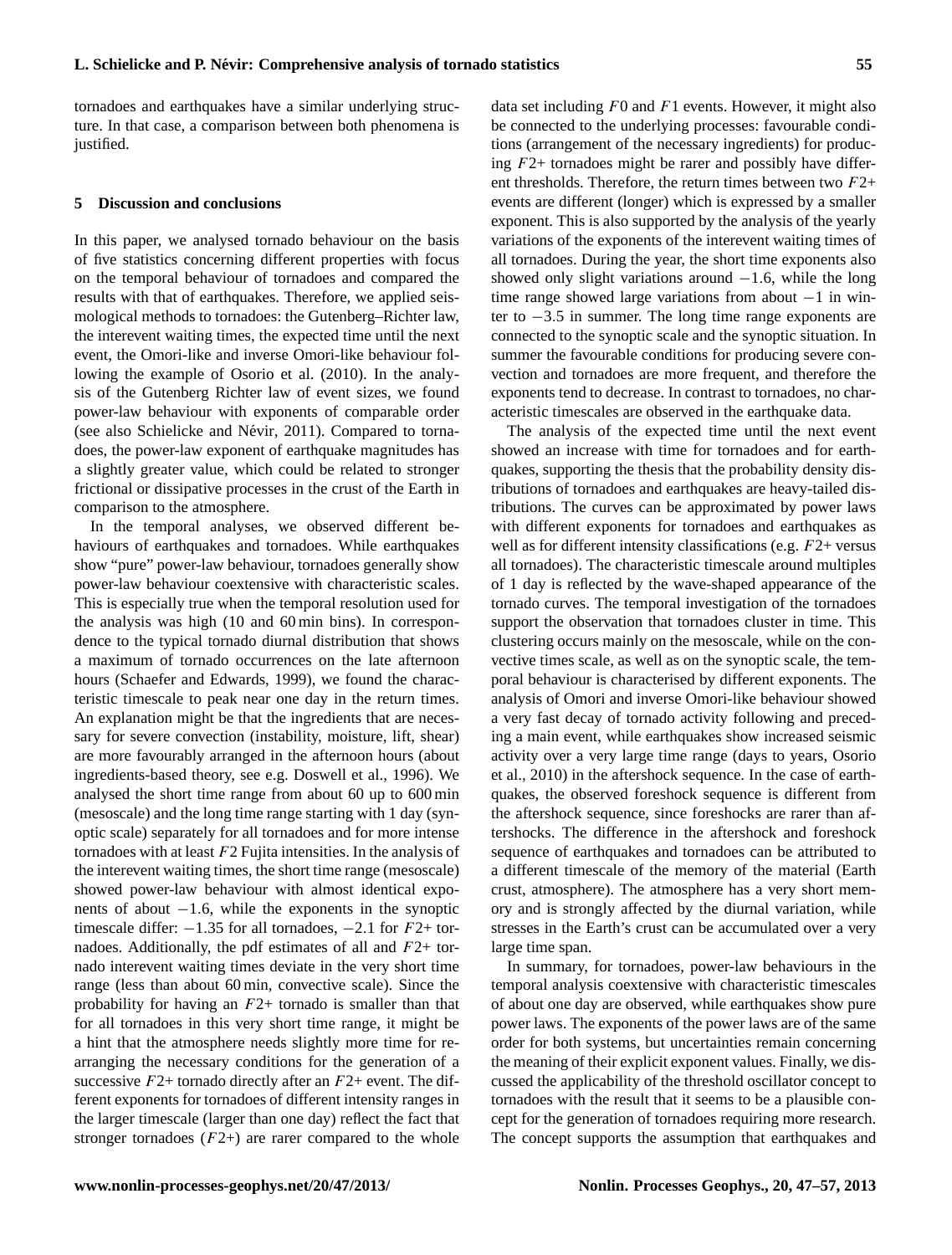tornadoes have a similar underlying structure. The differences between earthquakes and tornadoes can mainly be attributed to the different media the events occur in, but uncertainties remain and pose a challenge for future research on this topic.

*Acknowledgements.* We would like to thank Christoph Gatzen for helpful and stimulating discussions concerning the paper. We appreciate the helpful and stimulating comments of two anonymous reviewers. This work is part of the PhD-project of Lisa Schielicke, funded by the Helmholtz graduate research school GeoSim. The facilities of the Southern California Earthquake Data Center (SCEDC), and the Southern California Seismic Network (SCSN) were used for access to earthquake data required in this study. The SCEDC and SCSN are funded through US Geological Survey Grant G10AP00091, and the Southern California Earthquake Center, which is funded by NSF Cooperative Agreement EAR-0529922 and USGS Cooperative Agreement 07HQAG0008. The Southern California Seismic Network (SCSN ) catalogue is available online under [www.data.scec.org.](www.data.scec.org)

Edited by: D. Maraun Reviewed by: two anonymous referees

## **References**

- <span id="page-9-12"></span>Ben-Zion, Y.: Appendix 2, Key Formulas in Earthquake Seismology, in: International Handbook of Earthquake and Engineering Seismology, Part B, edited by: Lee, W. H., Kanamori, H., Jennings, P. C., and Kisslinger, C., Academic Press, 1857–1875, 2003.
- <span id="page-9-0"></span>Brooks, H. E.: On the Relationship of Tornado Path Length and Width to Intensity, Weather Forecast., 19, 310–319, 2004.
- Brooks, H. E. and Doswell III, C. A.: Some aspects of the international climatology of tornadoes by damage classification, Atmos. Res., 56, 191–201, 2001.
- <span id="page-9-2"></span>Brooks, H. E., Doswell III, C. A., and Kay, M. P.: Climatological estimates of local daily tornado probability, Weather Forecast., 18, 626–640, 2003.
- <span id="page-9-4"></span>Chakraborti, A. and Patriarca, M.: Variational Principle for the Pareto Power Law, Phys. Rev. Lett., 103, 228701, [doi:10.1103/PhysRevLett.103.228701,](http://dx.doi.org/10.1103/PhysRevLett.103.228701) 2009.
- Davis, P. M., Jackson, D. D., and Kagan, Y. Y.: The longer it has been since the last earthquake, the longer the expected time till the next?, Bull. Seism. Soc. Am., 79, 1439–1456, 1989.
- <span id="page-9-16"></span>Doswell III, C. A. and Bosart, L. F.: Extratropical synoptic-scale processes and severe convection, Meteorol. Monogr., 28, 27–70, 2001.
- <span id="page-9-17"></span>Doswell III, C. A., Brooks, H. E., and Maddox, R. A.: Flash flood forecasting: An ingredients-based methodology, Weather Forecast., 11, 560–581, 1996.
- <span id="page-9-10"></span>Doswell III, C. A., Edwards, R., Thompson, R. L., Hart, J. A., and Crosbie, K. C.: A simple and flexible method for ranking severe weather events, Weather Forecast., 21, 939–951, 2006.
- <span id="page-9-11"></span>Doswell III, C. A., Brooks, H. E., and Dotzek, N.: On the implementation of the enhanced Fujita scale in the USA, Atmos. Res., 93, 554–563, 2009.
- Dotzek, N., Grieser, J., and Brooks, H. E.: Statistical modeling of tornado intensity distributions, Atmos. Res., 67–68, 163–187, 2003.
- Dotzek, N., Kurgansky, M. V., Grieser, J., Feuerstein, B., and Névir, P.: Observational evidence for exponential tornado intensity distributions over specific kinetic energy, Geophys. Res. Lett., 32, L24813, [doi:10.1029/2005GL024583,](http://dx.doi.org/10.1029/2005GL024583) 2005.
- <span id="page-9-6"></span>Englehardt, J. D.: Scale invariance of incident size distributions in response to sizes of their causes, Risk Anal., 22, 369–381, 2002.
- Feuerstein, B., Dotzek, N., and Grieser, J.: Assessing a tornado climatology from global tornado intensity distributions, J. Climate, 18, 585–596, 2005.
- Fujita, T. T.: Proposed characterisation of tornadoes and hurricanes by area and intensity, SMRP research paper no. 91, University of Chicago, 42 pp., 1971.
- Godano, C. and Pingue, F.: Is the seismic moment-frequency relation universal?, Geophys. J. Int., 142, 193–198, 2000.
- Gutenberg, B. and Richter, C. F.: Earthquake magnitude, intensity and acceleration, Bull Seismol. Soc. Am., 46, 105–145, 1956.
- <span id="page-9-3"></span>Hainzl, S., Zöller, G., and Scherbaum, F: Earthquake clusters resulting from delayed rupture propagation in finite fault segments, J. Geophys. Res., 108, 2013, [doi:10.1029/2001JB000610,](http://dx.doi.org/10.1029/2001JB000610) 2003.
- <span id="page-9-7"></span>Herz, A. V. M. and Hopfield, J. J.: Earthquake cycles and neural reverberations: collective oscillations in systems with pulsecoupled threshold elements, Phys. Rev. Lett., 75, 1222–1225, 1995.
- Hutton, K., Woessner, J., and Hauksson, E.: Earthquake Monitoring in Southern California for Seventy-Seven Years (1932–2008), Bull. Seismol. Soc. Am., 100, 423–446, 2010.
- <span id="page-9-14"></span>Jones, L. M. and Molnar, P.: Some characteristics of foreshocks and their possible relationship to earthquake prediction and premonitory slip on faults, J. Geophys. Res., 84, 3596–3608, [doi:10.1029/JB084iB07p03596,](http://dx.doi.org/10.1029/JB084iB07p03596) 1979.
- <span id="page-9-13"></span>Kagan, Y. and Knopoff, L.: Statistical study of the occurrence of shallow earthquakes, Geophys. J. Astr. Soc., 55, 67–86, 1978.
- Kurgansky, M. V.: The statistical distribution of intense moistconvective, spiral vortices in the atmosphere, Doklady Earth Sci., 371, 408–410, in english available at: [essl.org/pdf/](essl.org/pdf/Kurgansky2000.pdf) [Kurgansky2000.pdf,](essl.org/pdf/Kurgansky2000.pdf) 2000.
- <span id="page-9-5"></span>Love, T. and Burton, C.: General practice as a complex system: a novel analysis of consultation data, Family Practice, 22, 347– 352, 2005.
- <span id="page-9-15"></span>Maeda, K.: Time distribution of immediate foreshocks obtained by a stacking method, Pure Appl. Geophys., 155, 381–394, 1999.
- <span id="page-9-1"></span>Malamud, B. D. and Turcotte, D. L.: Statistics of severe tornadoes and severe tornado outbreaks, Atmos. Chem. Phys., 12, 8459– 8473, [doi:10.5194/acp-12-8459-2012,](http://dx.doi.org/10.5194/acp-12-8459-2012) 2012.
- Okal, E. A. and Romanowicz, B. A.: On the variation of bvalues with earthquake size, Phys. Earth Planet. Int., 87, 55–76, [doi:10.1016/0031-9201\(94\)90021-3,](http://dx.doi.org/10.1016/0031-9201(94)90021-3) 1994.
- Omori, F.: On the aftershocks of earthquakes, J. Coll. Sci. Imp. Univ. Tokyo, 7, 111–200, 1894.
- <span id="page-9-8"></span>Osorio, I., Frei, M. G., Sornette, D., Milton, J., and Lai, Y.: Epileptic seizures: Quakes of the brain?, Phys. Rev. E, 82, 021919, [doi:10.1103/PhysRevE.82.021919,](http://dx.doi.org/10.1103/PhysRevE.82.021919) 2010.
- <span id="page-9-9"></span>Pisarenko, V. F. and Sornette, D.: Characterization of the frequency of extreme earthquake events by the generalized Pareto distribution, Pure Appl. Geophys., 160, 2343–2364, 2003.